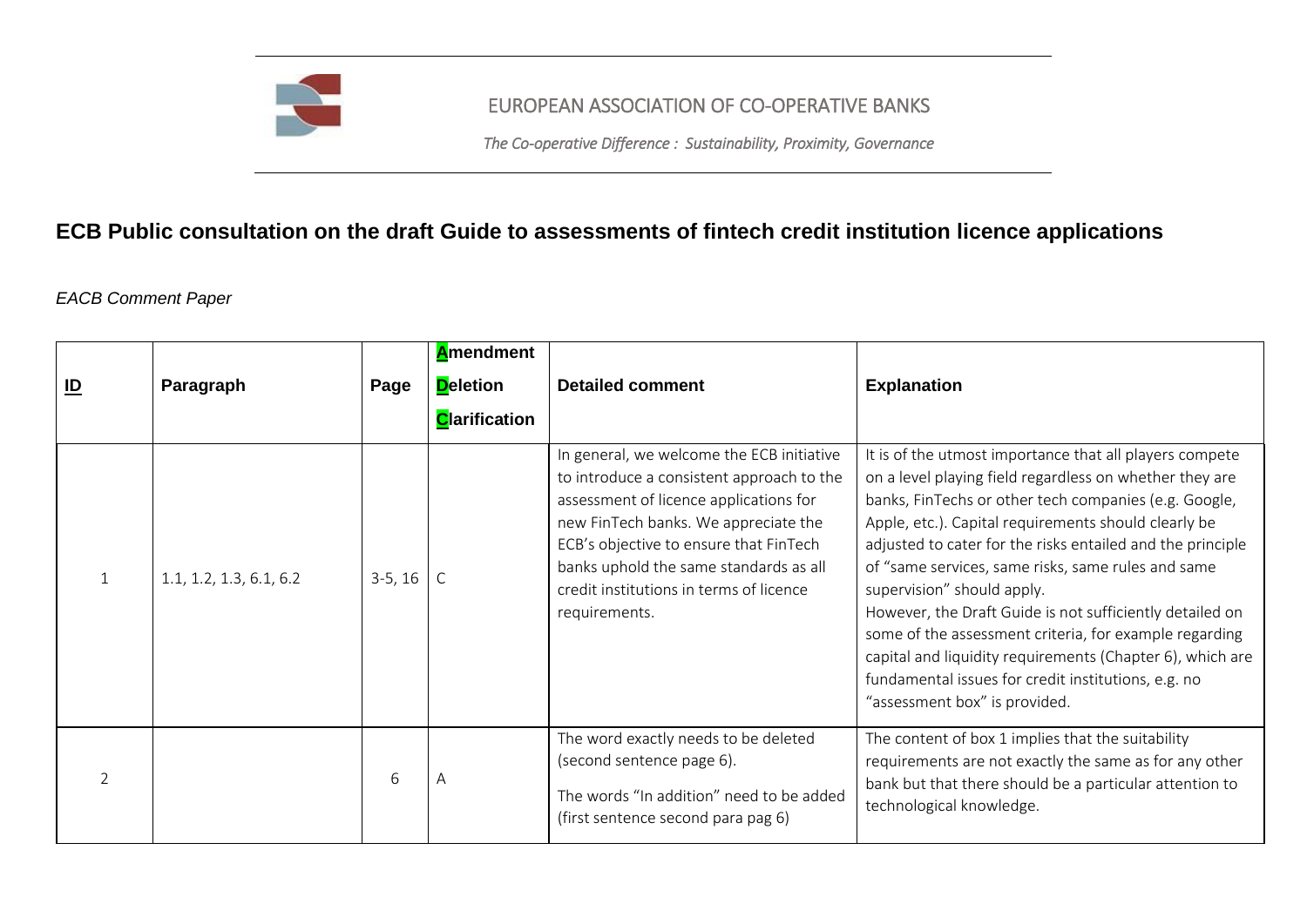| $\overline{2}$ | 6.1, 6.2 | 16   | Α           | The Draft Guide indicates that "The start-<br>up phase of a FinTech bank could pose a<br>greater risk of financial losses which may<br>progressively reduce the amount of own<br>funds available". Consequently, it seems<br>that ECB considers risks entailed by<br>FinTechs higher than for other credit<br>institutions and therefore proposes higher<br>capital requirements. We would support<br>this approach. However, unlike the other<br>sections in the Draft Guide, no<br>"assessment box" is provided for chapters<br>6.1 and 6.2. | It would be useful to know in detail what requirements<br>the ECB and NCAs will consider in terms of capital,<br>liquidity and solvency ratios for FinTech banks.                                                                                                                                                                                                                                                                                                           |
|----------------|----------|------|-------------|------------------------------------------------------------------------------------------------------------------------------------------------------------------------------------------------------------------------------------------------------------------------------------------------------------------------------------------------------------------------------------------------------------------------------------------------------------------------------------------------------------------------------------------------|-----------------------------------------------------------------------------------------------------------------------------------------------------------------------------------------------------------------------------------------------------------------------------------------------------------------------------------------------------------------------------------------------------------------------------------------------------------------------------|
| 3              | 1.1      | 3    | $\mathsf C$ | Apart from ECB's assessment of licence<br>applications, differences in national<br>legislation as well as regulatory regimes<br>could potentially lead to level playing field<br>issues and "cherry-picking" by FinTech<br>banks for those member states with the<br>most favorable or lenient regulatory<br>environment. Therefore, consistency in<br>the authorization of credit and payment<br>institutions should pursued across<br>national legislations of Member States.                                                                | A fair, level and competitive playing field must be in<br>place to address not only the threat of "cherry-picking",<br>but also the concern that specially licensed FinTech<br>companies would be able to offer services and products<br>in direct competition with full-service banks (incumbent<br>banks), while being subject to a limited and less<br>burdensome regulatory regime. The ECB Draft Guide is a<br>first step towards such as consistent EU-wide approach. |
| $\overline{4}$ | 1.2, 1.3 | 3, 4 | C           | We see a certain inconsistency in the<br>definition provided in para. 1.2. of FinTech<br>bank with the FSB's definition of "fintech",<br>which may lead to a certain confusion due<br>to circular argumentation, i.e. is a "fintech<br>banks" an "existing bank" or a newly<br>established "fintech bank"?<br>Para. 1.3. indicates: " supervisory<br>considerations of particular relevance to<br>fintech bank applicants. [] are not                                                                                                          | Existing banks, while they may leverage on FinTech<br>solutions, already retain the level of prudential<br>requirements and supervision that is necessary to<br>operate in the credit market. In such cases the<br>assessment of risks not covered by Pillar I requirements<br>is an ongoing activity performed during the SREP with<br>the supervisor.                                                                                                                     |